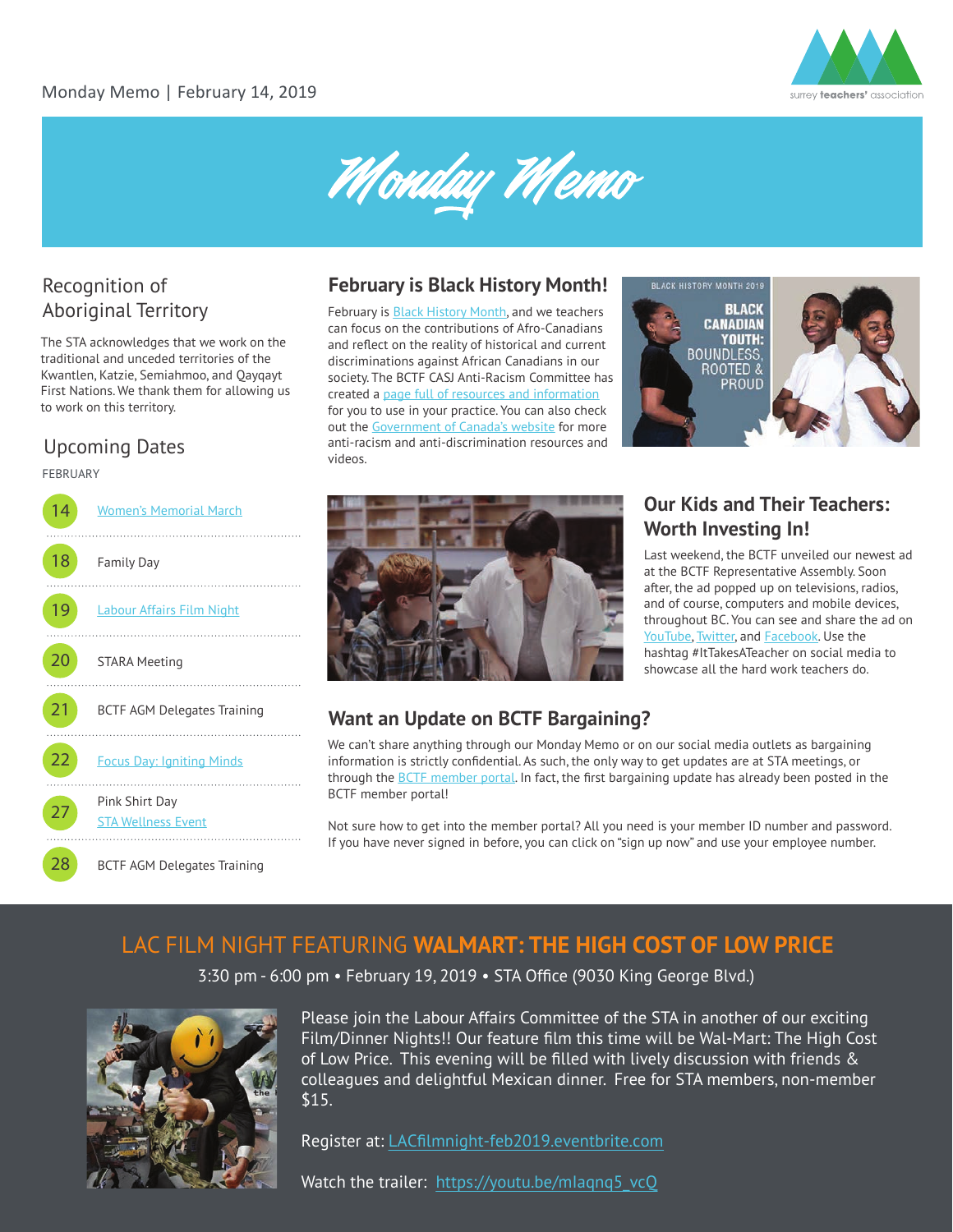### **STA Presidents Project**

The STA is doing a project to honour our STA history and the past presidents of the STA. The [BC Labour](www.labourheritagecentre.ca)  [Heritage Centre](www.labourheritagecentre.ca) is helping with the Presidents Project. We are looking for photographs of former presidents in their role as leaders of the STA and anecdotes about special events that occurred during their presidency. If you have any photos that you would like to share with the STA, please send them to the STA courier #000 attention K. Kilbride or email them to communications@surreyteachers.org. Please attach a note to your photo giving the date and the name of the president. Photos will be returned upon request, please note if you would like your photo returned and where you would like it returned.

We would also like to receive historical copies of the STA Bulletin for our archives. If you have copies of STA Bulletins that the STA can keep, please send them to the STA via courier #000.

We would like to thank members who contribute to the project by entering names in a prize draw. While we can't do an all expenses paid trip, to a far-off land, we do have some small "historical prizes".

### **School Visits – We Want To Visit All Our Members!**

As you probably know, we do regular lunch visits throughout the school year to give all STA members a chance to meet their union officers, ask questions, and feel connected to their union. We have already visited 54 schools in the fall, and have 10 more already booked in February. If your school would like a visit, please contact Julia at  $1$ vp@surreyteachers.org to suggest a date, and we will book a table officer to visit you. Teachers have questions about bargaining, strategy, the transfer rounds, remedy, supervision, lost prep time, professional development, professional rights, and many other topics, and we want to answer them, and let members get to know us better.

### **One Billion Rising**



This year the NEVR (Network to End Violence in Relationships) "One Billion Rising" event, co-sponsored by members Mustang Justice and Kwantlen Polytechnic University (KPU), will take place on February 21st from 12:30 pm to 3 pm at LA Matheson Secondary School (9484 122 St, Surrey, BC). [One Billion Rising](https://www.onebillionrising.org/) is the biggest mass action to end violence against women in human history. The campaign, launched on Valentine's Day 2012, began as a call to action based on the staggering statistic that 1 in 3 women on the planet will be beaten or raped during her lifetime. With the world population at 7 billion, this adds up to more than ONE BILLION WOMEN AND GIRLS." In attendance will be over 200 students plus members of the public. Please email Annie Ohana at ohana\_a@surreyschools.ca for more information.

### **STA CONVENTION 2019**



### **Can You Help with Primary, Intermediate Sites or Excursions?**

The STA Convention is the largest professional development event in the province that is put on by teachers for teachers, and we need you! There are currently vacancies for two members each on the Primary and Intermediate sub-committees and one member on the Excursions sub-committee. If you are interested in helping to organize a great convention, please complete the [STA Committee Curriculum Vitae Form](https://www.surreyteachers.org/wp-content/uploads/2018/07/CMT-STACV-Form.pdf) and return it to June James, STA Pro-D Officer.

### **Do You Do Great Things in Your Classroom? Share Them at Convention!**

We know Surrey teachers are doing great work with their students and the Convention website is now open for workshop proposals. If you have a great idea you would like to share with your colleagues, please [submit your proposal.](https://www.staconvention.ca/index.php?Page=WorkshopProposals)



### **WELLNESS EVENT ON FEBRUARY 27**

The STA Status of Women Committee will be hosting another wellness event at Beecher Place on Crescent Beach after school on Wednesday, February 27. If you have been to one of our wellness events in the past, then you know this is an event you do not want to miss!

Our wellness event coincides with the Day of Pink this month, so make sure to don your pink and come visit us by the beach!

Wednesday, February 27, 2019 3:30 pm - 6:30 pm Beecher Place (near Crescent Beach)

Please join us by registering at the following link: **https://wellnessevent-feb2019.eventbrite.ca**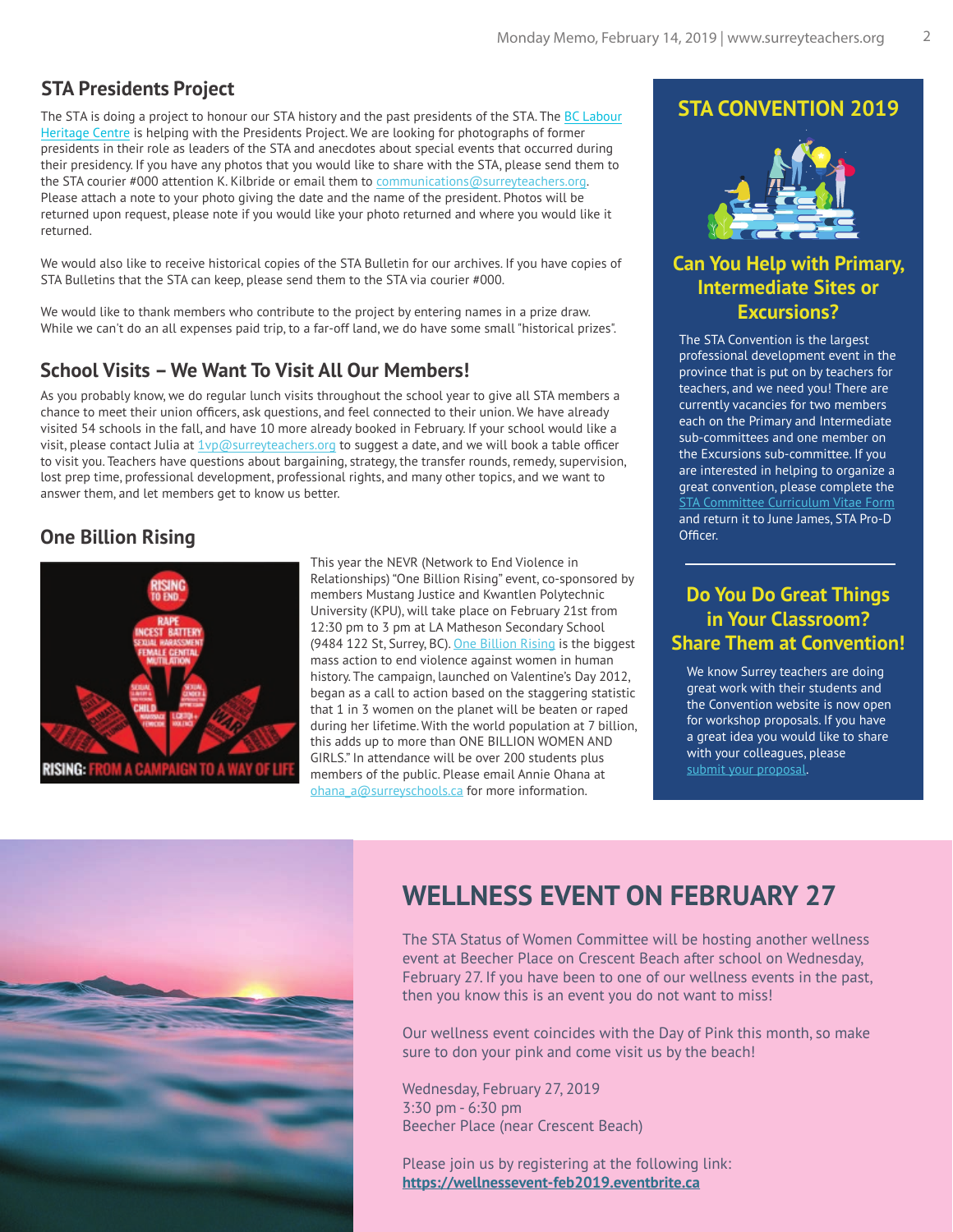

SATURDAY, MARCH 2, 2019

# **TEACHING FOR JOY AND JUSTICE**

**A CROSS BORDER** SOCIAL JUSTICE CONFERENCE FOR BC, WA, AND OR TEACHERS

**[CLICK HERE TO REGISTER NOW](https://crossborderconference2019.eventbrite.ca)**

**<www.crossborderconference.com>**



### **Cross Border Conference: Teaching for Joy and Justice**

Registration is now open for the 2019 Cross Border Conference! **The first 200 people to register will have their names entered into a draw for the chance to win their registration fees back!** Also, if you have not used your pro-d funds yet for the school year, you can use them to cover the cost of the registration fee, making it **free** for you! We are looking forward to coming together to hear our keynote, to dance at our "play note" (featuring Queer as Funk), to participate in social justice workshops, and to network with each other. Teachers from British Columbia, Oregon, and Washington will come together to connect across borders in this second cross border social justice conference. Dinner will be provided. So bring your friends and colleagues! Come! Learn! Eat! Connect! Dance! **Teaching Labour History:** 

### **The Effects of the Teachers' Pension Plan Changes**

There have been some recent changes to the Teachers' Pension Plan (TPP). Curious on what this means for you? One way to see the difference is to compare the amount of pension received using the Old Plan rules to the amount of pension received using the New Plan. Here are some [samples.](https://www.bctf.ca/uploadedFiles/Public/SalaryBenefits/Pensions/TPP_change_effects.pdf)

### **Open School BC Math Videos Project**

The BCTF is looking for 10 secondary school teachers of mathematics, history of mathematics, and computer science willing to participate as BCTF representatives in the Open School BC Math Videos Project. The goal of the project is to produce up to five videos with matching lesson/activity plans. These videos will be hosted on an Open School BC web page and will be linked from the Ministry of Education curriculum website. Deadline for [applications](https://www.bctf.ca/opportunities/MinistryCommittees.aspx) is **Friday, February 15, 2019, at 5:00 pm**.

### **Ministry of Education Language Template Update**

The BCTF is seeking 4 members to participate as Federation representatives on a Ministry of Education committee tasked to update the Ministry Language Template that will further support language learning opportunities in the province. The Ministry will be assembling a small team of teachers to update the language template for use at Grades 5–12. In addition, the Ministry will be seeking advice from the team on processes for use, review, and revision of the Language Template. Deadline for [applications](https://www.bctf.ca/opportunities/MinistryCommittees.aspx) is **Friday, February 15, 2019, at 5:00 pm**.



Labour History Project Working People: A History of BC

## **Making Connections**

Free conference taking place on February 15 at Vancouver Technical Secondary School. [Registration](https://www.eventbrite.ca/e/teaching-labour-history-making-connections-tickets-53330837972) is limited to 100 people. Pro-d funding may be available for the cost of TTOC's. Contact June James at pd@surreyteachers.org for information.

### **BCAEA Challenge and Change Conference 2019**

Registration for the 2019 conference is now live. The registration fee for the conference has also been reduced by \$25 this year! The BC Alternate Education Association is excited to present yet another amazing line up of sessions. The conference takes place February 14 and 15 in Vancouver.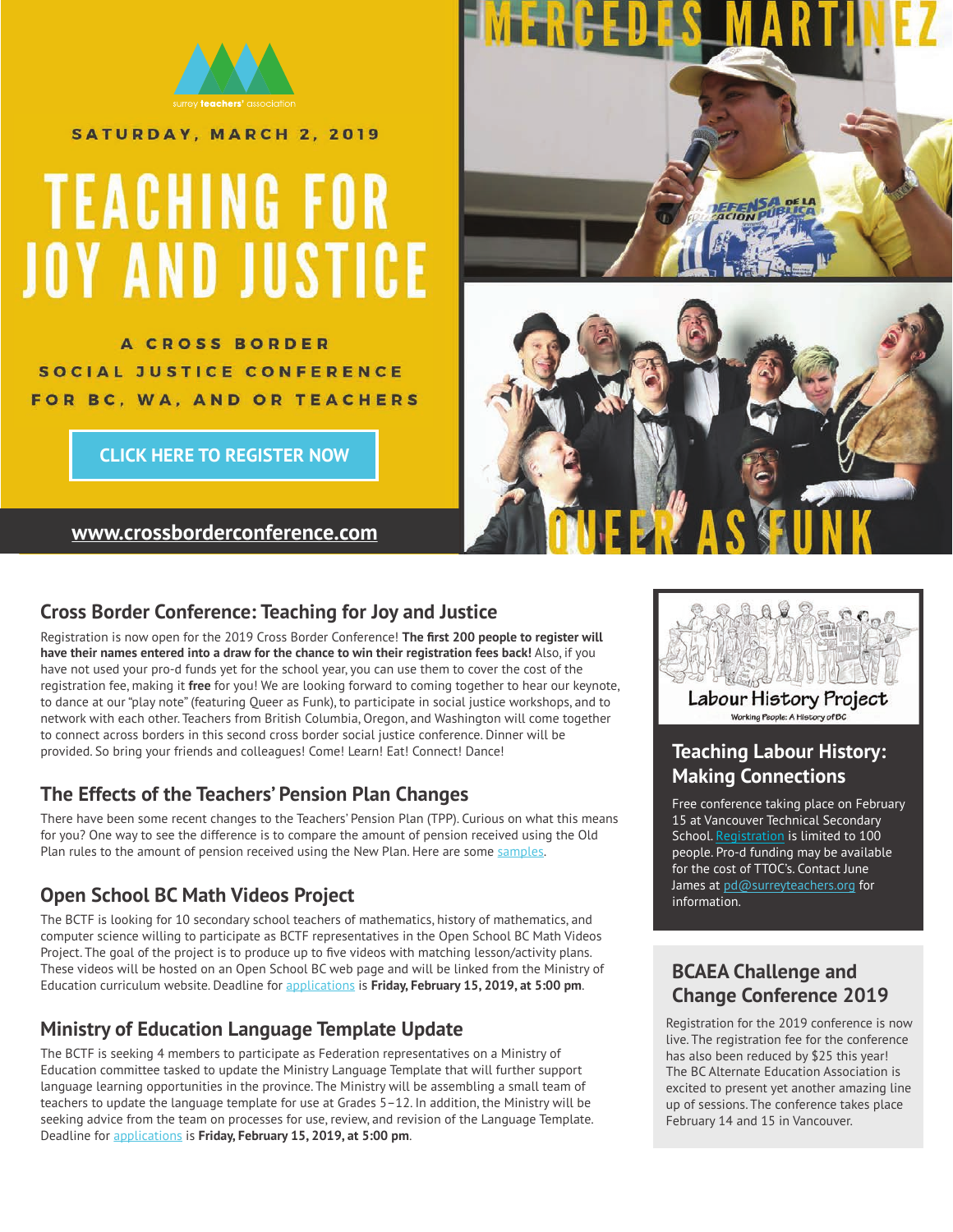### **ONLINE REGISTRATION CLOSES ON FEBRUARY 19, 2019**



### **NORTH SURREY SECONDARY 15945 – 96TH AVENUE 8:30 AM – 1:30 PM**

### **REGISTER: [WWW.SURREYFOCUSDAY.CA](www.surreyfocusday.ca)**

### **THEME: "IGNITING MINDS"**

### KEYNOTE

### **IGNITING MINDS**

How is information turned into knowledge? Under what conditions do people learn? What is the role of education in the development of societies? What kind of teaching fosters critical thinking and problem solving? This presentation is about the relationship between agency and education. It considers the power of education to transform individuals, their communities, and ultimately, whole societies. From the magic inherent in the moment when a child learns to read to the power of literature to bring hope during the darkest moments in our history, Lauryn delivers an enthusiastic ode to learning, and in particular, to the pivotal role of teachers in igniting young minds.

### **DR. LAURYN OATES**



Lauryn is a fierce proponent of the universalism of human rights, and frequently speaks out for global citizenship in the Canadian and international media. She is the recipient of several awards and distinctions, including a Queen's Diamond Jubilee Medal awarded by the province of BC.

In 2008, The Globe & Mail named Lauryn as the first of Ten Canadians to Watch in 2009. She holds a BA in international development (McGill University), an MA in human security (Royal Roads University) and a PhD in language and literacy education (University of British Columbia). She has taught graduate students at the School of Humanitarian Studies at Royal Roads University since 2014.

### **WORKSHOPS**

**Raising Socially Responsible and Caring Students** Colleen Drobot, Neufeld Institute

**Exploration of Sound, Music and Movement** Dr. Annabella Cant

**Meaningfully Integrating Virtual and Augmented Reality in Social Studies** Corrine Penner and Jonathan Nilson

**What the Heck is Rekenrek?** Stephanie Turner

**Marking Up the Wrong Tree: Conversations about teaching, assessment, and reporting** Kelli O'Malley

**Nurturing Language With Non-Fiction Picture Books**  Courtney Jones and Ginny Tambre

**Science & Literacy – A Mixture that Works!** Karen Coumont and Celine Feazel

**Sixties Scoop** Davita Marsden



#### **SURREY ENGLISH TEACHERS ASSOCIATION SUMMIT**

**Reading & Making Surrey Literature** Kyle McKillop

**A Gradeless Classroom** Amrita Kalsi

**Making Sense of the Proficiency Scale** Angela Kailley and Shenny Nanji

and more!